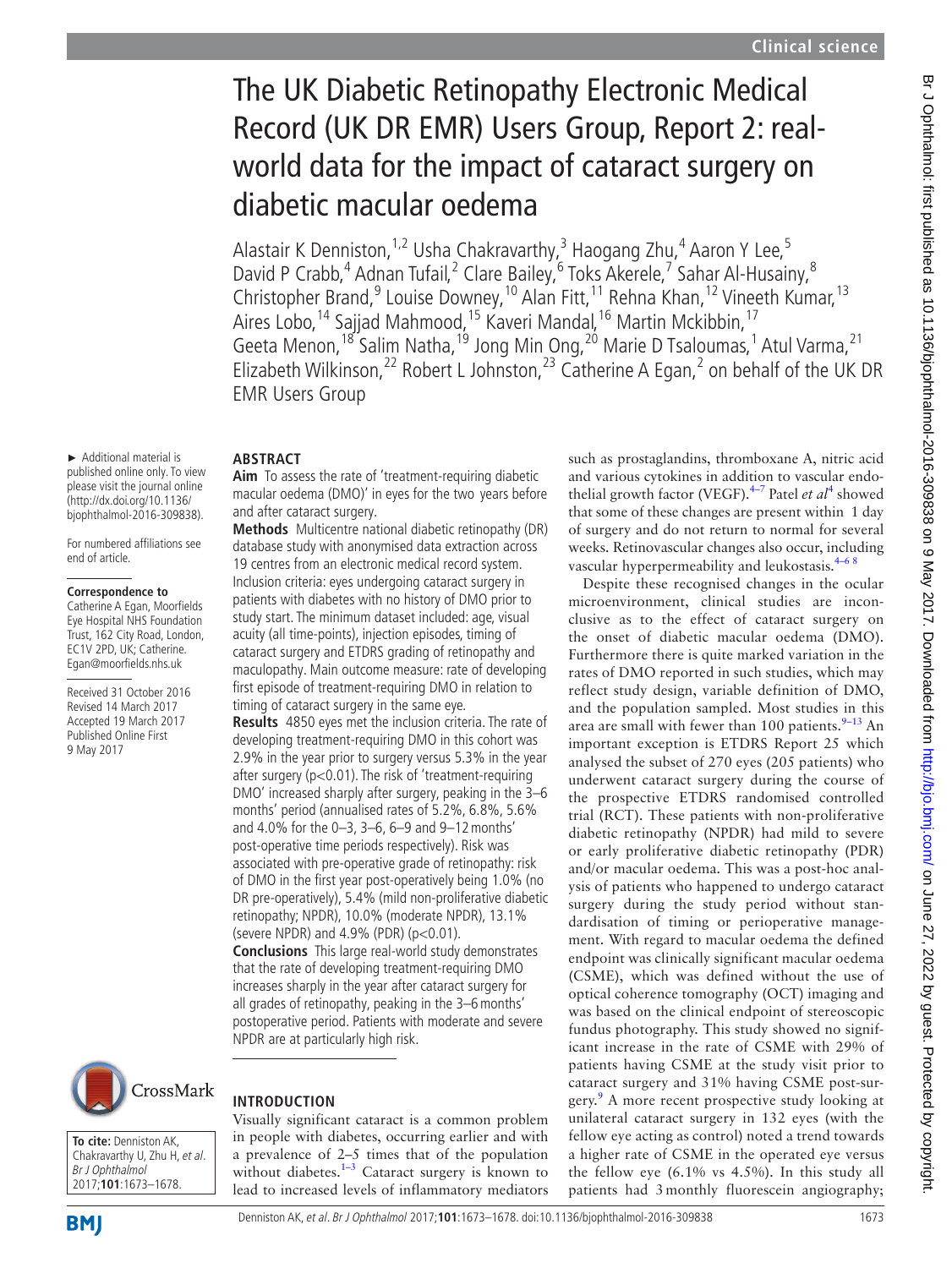OCT was not performed in all patients but only those with suspected CSME.<sup>[12](#page-5-3)</sup>

The use of electronic medical record (EMR) systems which routinely gather clinically relevant data provides the opportunity to analyse larger study cohorts than would be practical within a clinical trial. In the UK, the most widely-used ophthalmic EMR has implemented a nationally-defined minimum dataset for diabetic retinopathy (DR) that mandates recording of the minimum clinical signs necessary to allow an algorithm within the software to automatically calculate a precise proxy-ETDRS/ International Clinical Grading System retinopathy and maculopathy grade after each consultation (as described in UK DR EMR Report 1 [appendix 1](https://dx.doi.org/10.1136/bjophthalmol-2016-309838)).<sup>[14](#page-5-4)</sup> All interventions including laser procedures, intravitreal injections and ophthalmic operations are recorded, providing the opportunity to assess whether the rate of treatment-requiring DMO is influenced by cataract surgery in a large 'real-world' cohort. In the UK, the National Health Service (NHS) use of ranibizumab is regulated by the National Institute for Health and Care Excellence (NICE), with treatment only being funded for DMO where it is demonstrated on OCT to be associated with a central macular thickness (CMT) of over 400 microns.<sup>15</sup> It is important to note that CMT is not precisely defined as, for example, subfoveal thickness or central grid thickness. Random audits of ranibizumab use by commissioners have the potential to withdraw funding, so there is a strong motivation for physicians to comply with the guidance. It is also important to note that there is no visual acuity level specified in the NICE guidance. Due to this unique regulatory framework, the assessment of 'Ranibizumab-requiring DMO' in the UK therefore provides a surrogate for an OCT-defined threshold of DMO severity.

### **Methods**

### **Ethical approval**

The lead clinician and Caldicott Guardian at each centre gave written approval for extraction of anonymised data. The study protocol was approved by the head of research governance at the lead clinical centre. This study was conducted in accordance with the Declaration of Helsinki and the UK Data Protection Act.

## **Data collection**

Anonymised data were remotely extracted from 19 centres using the same EMR system (Medisoft Ophthalmology, Medisoft, Leeds, UK). Each site is the only NHS provider of DMO care to their local population and very few patients switch between providers or access care privately. Data were extracted through the EMR compulsory DR structured assessment module. The minimum dataset included: age, visual acuity at baseline and at all subsequent visits, injection episodes, timing of cataract surgery and proxy-ETDRS/International Clinical Grading system grading of retinopathy and maculopathy.

## **Inclusion criteria**

Eyes undergoing cataract surgery from patients with diabetes, with retinopathy grade(s) recorded in the 2years pre-surgery and post-surgery, and who had not developed DMO requiring treatment prior to study entry (ie, 2 years pre-surgery). For the purposes of this study we analysed the development of DMO in terms of the requirement for treatment, that is DMO of sufficient severity to warrant an intervention; this is referred to as 'treatment-requiring DMO' throughout the study. It is recognised that some of these cases might have spontaneously resolved without

treatment, but the term 'treatment-requiring' is used to indicate that the severity of DMO was considered sufficient by the attending clinician to institute treatment. The EMR mandated structured assessment only requires recording of the location of retinal thickening, not the causative factor(s). Recorded post-operative episodes of retinal thickening in patients with diabetes may therefore include some cases of pseudophakic macular oedema (post-operative, cystoid macular oedema). In line with the study aims of providing a 'real world' analysis, patients were included even if they had additional pre-operative risk factors (such as history of uveitis) or intra-operative complications.

## **Analysis**

The primary outcome measure was the rate of developing first episode of treatment-requiring DMO in relation to timing of cataract surgery in the same eye, described both as incident risk and as cumulative risk over each successive year. Subsidiary analyses included effect of level of retinopathy on the rate of developing treatment-requiring DMO in the same eye in relation to cataract surgery. Survey of practice included analysis of the provision of type of treatments used for DMO and their timing.

## **Results**

## **Baseline characteristics**

## Participants

Data were extracted on 123968 eyes of 61 984 patients with diabetic retinopathy grades (including a grade of no diabetic retinopathy) in the EMR. There were 33967 male patients, 28002 female patients and 15 cases of unrecorded gender.

The inclusion criteria were met for 4850 eyes from 3837 patients, namely eyes undergoing cataract surgery in patients with diabetes, with retinopathy grade(s) recorded in the 2 years pre-sugery and post-surgery, and who had not developed DMO requiring treatment prior to study entry (ie, 2years pre-surgery). Treatments for DMO included macular laser, injection of intravitreal anti-VEGF therapies (ranibizumab, bevacizumab, aflibercept) and injection of intravitreal corticosteroids (triamcinolone, Iluvien and Ozurdex).

The study group comprised 1719 eyes with no apparent DR, 1034 with mild NPDR, 1527 with moderate NPDR, 165 with severe NPDR, and 405 with proliferative DR.

### **Rate of developing first episode of treatment-requiring DMO in relation to cataract surgery**

The rate of developing first episode of treatment-requiring DMO in the whole cohort was 3.1% and 2.9% in each of the 2years prior to surgery versus 5.3% and 4.8% in each of the 2 years after surgery  $(p<0.01$ ; see [table](#page-2-0) 1). More detailed analysis by 3-month intervals demonstrated that the risk of 'treatment-requiring DMO' increased sharply after surgery, peaking in the 3–6 months post-operative period [\(figure](#page-2-1) 1). The cumulative risk rose from 6.2% for the 24-month pre-operative period to 14.7% for the full 48-month peri-operative period (see [table](#page-3-0) 2).

### **Effect of retinopathy grade on the risk of developing first episode of 'Treatment-requiring DMO' in relation to cataract surgery**

The risk of developing 'Treatment-requiring DMO' was significantly associated with pre-operative grade of retinopathy. In the first year after cataract surgery the risk of developing first episode of 'Treatment-requiring DMO' was 1.0% (no DR seen pre-operatively), 5.4% (mild NPDR), 10.0% (moderate NPDR), 13.1% (severe NPDR) and 4.9% (PDR) [\(table](#page-2-0) 1, [figure](#page-3-1) 2). For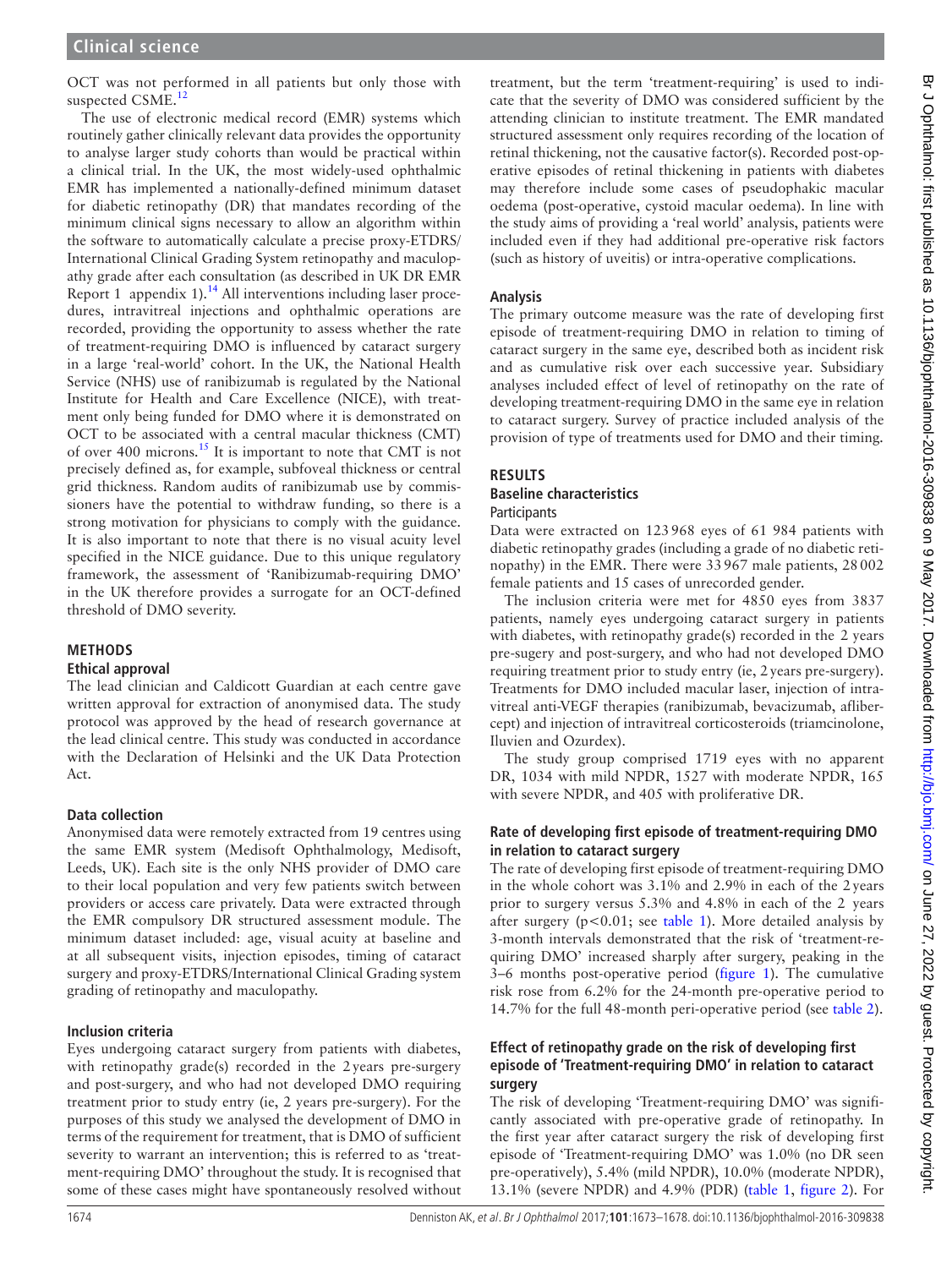<span id="page-2-0"></span>

| Table 1<br>Risk of Developing First Episode of Treatment-Requiring diabetic macular oedema (DMO) |                                               |                |            |            |                |  |  |
|--------------------------------------------------------------------------------------------------|-----------------------------------------------|----------------|------------|------------|----------------|--|--|
|                                                                                                  | Time in relation to cataract surgery (months) | $-24$ to $-12$ | $-12$ to 0 | 0 to $+12$ | $+12$ to $+24$ |  |  |
| Risk of DMO $(\%)$                                                                               | All eyes $(n=4850)$                           | 3.1            | 2.9        | 5.3        | 4.8            |  |  |
|                                                                                                  | Stratified by ETDRS grade*                    |                |            |            |                |  |  |
|                                                                                                  | No DR $(n=1719)$                              | 0.0            | 0.0        | 1.0        | 0.8            |  |  |
|                                                                                                  | Mild NPDR $(n=1034)$                          | 2.1            | 2.6        | 5.4        | 5.6            |  |  |
|                                                                                                  | Moderate NPDR (n=1527)                        | 5.4            | 5.5        | 10.0       | 8.9            |  |  |
|                                                                                                  | Severe NPDR (n=165)                           | 11.5           | 11.0       | 13.1       | 11.5           |  |  |
|                                                                                                  | PDR $(n=405)$                                 | 5.9            | 4.2        | 4.9        | 4.2            |  |  |

\*Stratification is by proxy-ETDRS/International Clinical Grading system grade of retinopathy at most recent assessment prior to cataract surgery (mild, moderate and severe NPDR and PDR retinopathy). Time periods are up to but not including the upper boundary, ie, -24 to -12 equates to any time point from -24 months to 1 day prior to -12 months. An event occurring at exactly −12 months is included in the −12 to 0 month group. Similarly, patients treated on the day of surgery are included in the 0–12 month group. Since development of DMO is a censoring event, the number of eyes at risk reduces over time as follows: 4850 (−24 to −12 months), 4702 (−12 to 0 months), 4565 (0 to +12 months), 4323 (+12 to +24 months).

NPDR, non-proliferative diabetic retinopathy; PDR, proliferative diabetic retinopathy.

mild and moderate grades of retinopathy this represented an approximate doubling of the risk of DMO compared with the year prior to surgery; the relative increase in risk was less great for severe NPDR and for PDR, but it is noteworthy that the risk of DMO in the severe NPDR group was more than twice that of the PDR group.

### **Cumulative risk of developing Treatment-Requiring DMO over time**

The cumulative risk of developing 'Treatment-requiring DMO' was calculated according to the level of retinopathy prior to surgery. The cumulative risk varied according to retinopathy grade and time in relation to surgery. It should be noted that as per the study inclusion criteria no patients had 'treatment-requiring DMO' at their baseline (defined as 2years prior to cataract surgery). Cumulative risk of developing first episode of 'Treatment-requiring DMO' at 4years of follow-up (ie, 2years post cataract surgery) was 14.7% for the whole cohort, but varied significantly according to retinopathy being 1.4% (no DR seen pre-operatively), 13.4% (mild NPDR), 29.5% (moderate NPDR), 59% (severe NPDR) and 19.1% (PDR) [\(table](#page-3-0) 2, [figure](#page-3-1) 2).



<span id="page-2-1"></span>**Figure 1** Risk of developing first episode of 'Treatment-requiring diabetic macular oedema (DMO)' in relation to cataract surgery. Risk of developing first episode of 'Treatment-requiring DMO' in patients with diabetes in the 2 years before and after cataract surgery. Percentages given are of risk of 'treatment-requiring DMO' in that 3-month period.

#### **Treatment modalities for DMO**

Of the 4850 eyes included in this study, 622 received treatment for the first episode of 'Treatment-requiring DMO' during the study period (ie, up to 2years post cataract surgery). Macular laser was the predominant therapy used both before and after cataract surgery, comprising 84.6% vs 68.5% of all first treatments for DMO in the 2years pre-surgery versus 2years post-surgery ([figure](#page-3-2) 3). The proportion of cases treated with ranibizumab increased over eightfold from 2.5% to 20.8% of all first treatments for DMO; the use of 'other treatments' showed little change, being 13% vs 10.7% (pre-surgery versus post-surgery respectively).

#### **Discussion**

This real-world dataset collated from a large number of centres across the UK demonstrates the increased rate at which patients with diabetes develop DMO in the period after cataract surgery. The percentage of eyes developing first episode of 'treatment-requiring DMO' increased from 2.9% in the year immediately prior to surgery to 5.3% in the first year and 4.8% in the second year after surgery; the highest risk period was between 3 and 6 months after surgery with 1.7% of eyes developing first episode of 'treatment-requiring DMO' during that 3-month period, equating to an annualised risk of 6.8%. The percentage of 'ranibizumab-requiring DMO' which in the UK is based on an OCT definition of DMO with a minimum CMT of 400 microns, increased from 0.1% for the 2-year period prior to surgery to 1.5% of eyes for the 2-year period post-surgery.

Our findings provide additional data to suggest that there is a real increase in treatment-requiring DMO after cataract surgery. This has been a matter of considerable debate, especially since the ETDRS Report 25 failed to show a significant increase with 29% patients being noted to have CSME at their study visit occurring prior to cataract surgery and 31% having CSME at their study visit occurring post-surgery.<sup>[9](#page-5-2)</sup> It should be noted however that this study may now be less relevant to current practice due to the modernisation of cataract surgery (including the widespread adoption of phacoemulsification since that time) and advances in the care of diabetic eye disease. Additionally the population analysed in ETDRS Report 25 differed from most studies (including ours) in that it had a very high proportion of patients with more advanced retinopathy: PDR and/or vitreous haemorrhage was present in 40% of those who had a gradeable fundus photograph from the visit immediately preceding their cataract operation. A more recent prospective study looking at unilateral cataract surgery in 132 eyes (with the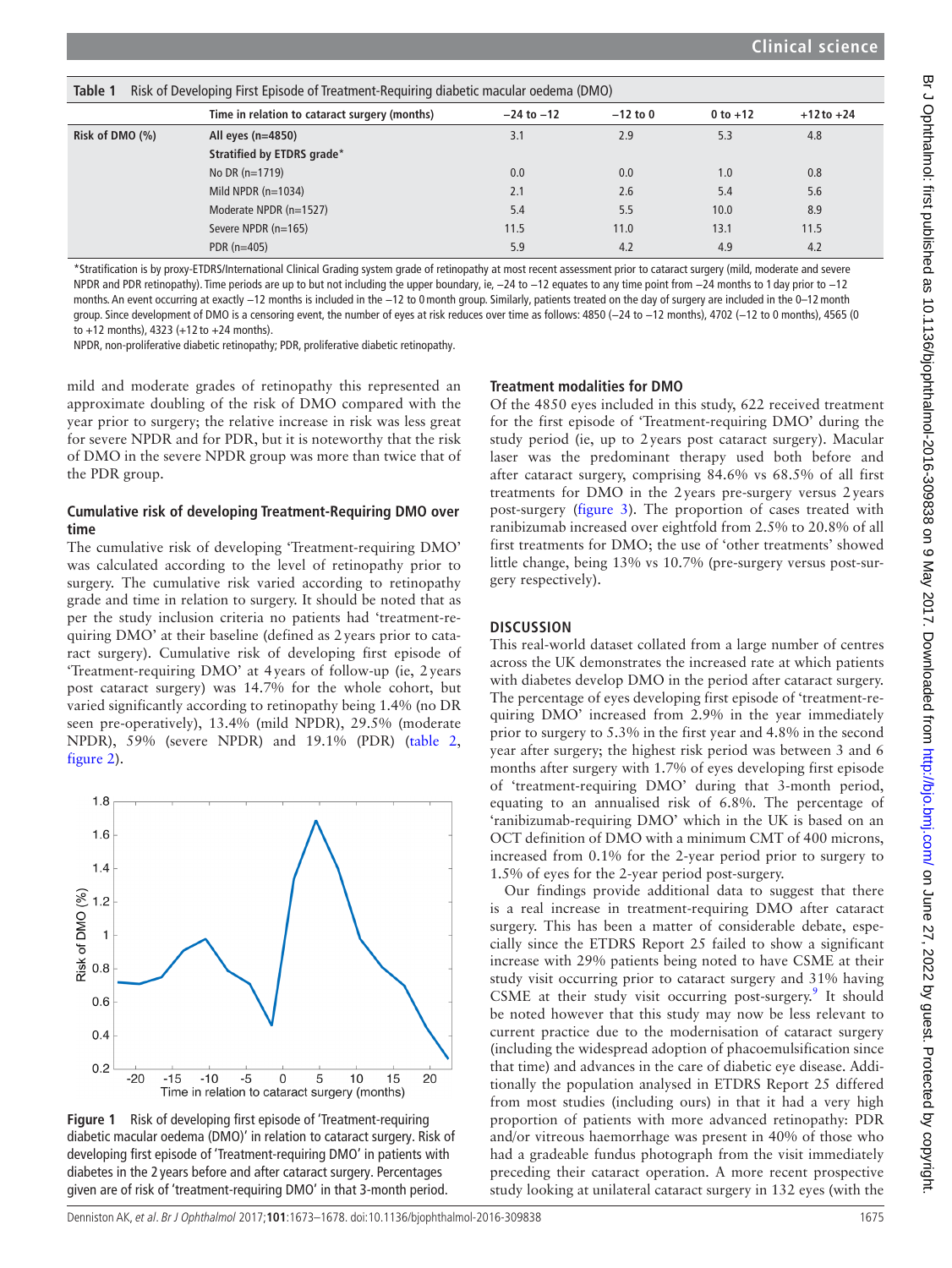<span id="page-3-0"></span>

| Table 2<br>Cumulative risk of developing first episode of treatment-requiring diabetic macular oedema (DMO) |                                               |                |            |                |                |  |  |
|-------------------------------------------------------------------------------------------------------------|-----------------------------------------------|----------------|------------|----------------|----------------|--|--|
|                                                                                                             | Time in relation to cataract surgery (months) | $-24$ to $-12$ | $-24$ to 0 | $-24$ to $+12$ | $-24$ to $+24$ |  |  |
| <b>Cumulative Risk of DMO</b><br>(% )                                                                       | All eyes                                      | 3.1            | 6.2        | 12.1           | 14.7           |  |  |
|                                                                                                             | Stratified by ETDRS grade*                    |                |            |                |                |  |  |
|                                                                                                             | No DR $(n=1719)$                              | 0.0            | 0.0        | 1.0            | 1.4            |  |  |
|                                                                                                             | Mild NPDR $(n=1034)$                          | 2.2            | 4.8        | 10.7           | 13.4           |  |  |
|                                                                                                             | Moderate NPDR (n=1527)                        | 5.6            | 11.8       | 23.9           | 29.5           |  |  |
|                                                                                                             | Severe NPDR (n=165)                           | 12.6           | 26.7       | 46.0           | 59.0           |  |  |
|                                                                                                             | PDR $(n=405)$                                 | 6.2            | 10.9       | 16.5           | 19.1           |  |  |

\*Stratification is by ETDRS grading of retinopathy at most recent assessment prior to cataract surgery (mild, moderate and severe NPDR and PDR retinopathy). See previous table legend regarding upper boundaries of time periods.

NPDR, non-proliferative diabetic retinopathy; PDR, proliferative diabetic retinopathy.

fellow eye acting as control) noted a trend towards higher rate of CSME in the operated eye versus the fellow eye (6.1% vs 4.5%) within the first 6 months.<sup>12</sup> It should be noted that the difference between rates of CSME (both pre-operative and post-operative) may also reflect the inclusion of patients with milder levels of retinopathy in this later study. The findings of our study indicate that this previously observed trend towards higher levels of treatment for DMO in the post-operative phase, is indeed significant and provides, for the first time, evidence that there is a 'high-risk' period in the post-operative phase which peaks between 3 and 6months. This dataset is taken using a single data capture platform across a large population in the UK, reflecting a wide ethnic-mix from urban and rural environments. The EMR mandates a structured assessment of DR resulting in an ETDRS grading of retinopathy and maculopathy based on the presence or absence of clinical signs at each clinic visit.



<span id="page-3-1"></span>**Figure 2** Effect of retinopathy on risk of developing first episode of 'Treatment-requiring diabetic macular oedema (DMO)' in relation to cataract surgery. Risk of developing first episode of 'Treatment-requiring DMO' in patients with diabetes in the 2 years before and after cataract surgery. Percentages given are of risk of 'treatment-requiring DMO' in that 3-month period. Stratification is by ETDRS grading of retinopathy at most recent assessment prior to cataract surgery (mild, moderate and severe non-proliferative diabetic retinopathy (NPDR) and proliferative diabetic retinopathy (PDR) retinopathy). The variability of the 'Severe NPDR' cohort is likely to be a function of its significantly smaller size  $(n=165)$  compared with the other cohorts  $(n=1719)$  for no apparent DR, n=1034 for mild NPDR, n=1527 for moderate NPDR, and n=405 for proliferative DR).

It is important to note that our study is not directly comparable to earlier studies in that we are not assessing CSME, but rather 'treatment-requiring DMO'. 'Treatment-requiring DMO' is a clinically relevant group which, while subjective, provides an important metric of the burden of disease on the patient and the clinical service. The 'ranibizumab-requiring DMO' subgroup provides an objectively defined disease threshold for DMO due to the regulatory requirements in the UK requiring an OCT-defined threshold of DMO with a CMT of >400microns before treatment with ranibizumab is funded. This avoids the subjectivity of clinically-defined CSME, which may show significant inter-observer variability. Both the 'treatment-requiring DMO' group and the 'ranibizumab-requiring DMO' subgroup show the same significant increase in treatment for DMO the post-operative phase, and both peak between 3 and 6 months post-operatively. It is recognised that in this analysis we have considered neither the actual level of CMT nor which instrument it has been measured on (which may influence the threshold)<sup>[16](#page-5-6)</sup>; these OCT data are not currently available for our dataset but may be available in future data extractions.

The relatively modest use of ranibizumab as first line treatment in this cohort probably reflects the fact that most UK centres only adopted its use routinely after the NICE guidance in 2013.



<span id="page-3-2"></span>**Figure 3** Treatment selection for diabetic macular oedema (DMO) over time in relation to cataract surgery. Treatment selection for first episode of 'Treatment-requiring DMO' in patients with diabetes in the 2 years before and after cataract surgery. 'Other' comprises other intravitreal treatments including alternative anti-vascular endothelial growth factor (VEGF) agents and intravitreal corticosteroid therapies.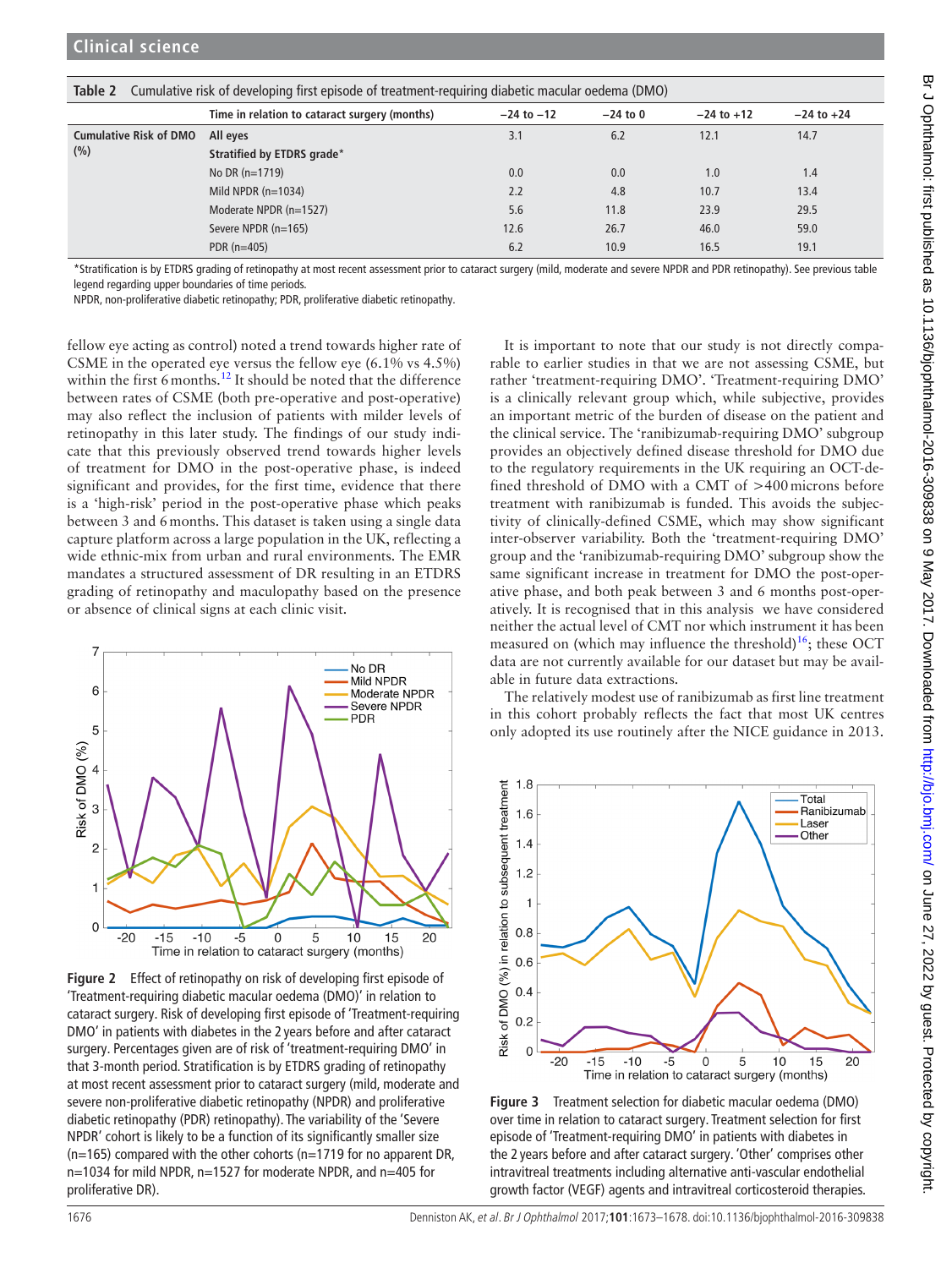The increased availability of this drug at later time points of the study must be borne in mind when interpreting any increase in its usage over time, such as the fact that the proportion of cases treated with ranibizumab increased from 2.5% for the 2years prior to surgery to 20.8% for the 2years after surgery. In contrast any decline in usage (such as after the observed peak in the 4 to 6 month period post-surgery) can be assumed to be real (since availability would have increased over this period). The treatment data therefore reliably inform us that the risk of developing DMO exceeding 400 microns peaks in the 4 to 6month post-operative period, which is also in line with the incidence of cases of DMO overall. Ideally a future study would take a new cohort with study inception after 2013. This would show a much higher proportion of ranibizumab (and more recently aflibercept) usage both pre-surgery and post-surgery, and would provide a more complete estimate of the proportion of 'treatment-requiring DMO' which is associated with a macular thickness of greater than 400 microns.

A possible alternative explanation when assessing studies reporting progression of diabetic retinopathy and/or maculopathy after cataract surgery is whether this simply reflects improved visualisation of the fundus. An advantage of our study is that the ranibizumab endpoint reflects an OCT-defined measure in a subset of our cohort, which is usually possible pre-surgery and post-surgery. We would however recognise two limitations. First we do not know how rigorously clinicians obeyed the >400micron limit before offering ranibizumab to their patients as we have not extracted the OCT data. Second, OCT was not compulsory at all visits so there may be cases of DMO with CMT >400microns which were missed and not treated. It may be argued that this was more likely to happen pre-operatively due to worse visualisation. We do not think that this was a major issue however, as most patients with worsening vision and diabetic retinopathy being considered for cataract surgery are likely to have had an OCT, although we cannot confirm the exact rates of pre-operative OCT scanning in the current data extract.

It may be difficult to distinguish pseudophakic (postoperative, cystoid macular oedema), macular oedema from DMO post-operatively; the EMR mandated structured assessment only requires recording of the location of retinal thickening. Standard clinical practice in the UK would have been to use topical steroids and/or non-steroidal drops as first line treatment if the clinician believed the problem to be pseudophakic macular oedema followed by intravitreal or sub-Tenon's triamcinolone acetonide as second line treatment. Analysis of our study suggests that this would only account for a small proportion of the cases seen. Intravitreal and sub-Tenon's triamcinolone together accounted for around one-third of the 'Other Treatment' category (specifically 12% intravitreal, 20% sub-Tenon's), and did not increase significantly after surgery with 'Other Treatments' comprising 13% vs 10.7% of total treatments (pre-surgery versus post-surgery respectively).

The lack of compulsory pre-operative and post-operative OCT and fundus fluorescein angiography (FFA) in all cases is one example of the differences between 'real-world' studies and prospective RCTs. An RCT can provide stringently quality-assured data, taken on a group of patients with the condition of interest, accompanied by minimal co-pathology and with carefully scheduled visits allowing treatment to be delivered and monitored under closely controlled conditions. Such studies have many advantages, and are valuable particularly for licensing studies as they may provide a high signal:noise ratio and, if well-designed, have a low risk of bias. They are however

very expensive and generally deliberately exclude large sections of the population for whom the treatment is clinically indicated.

'Real-world' studies are of immense value in a number of situations. First, they provide some indication of how a treatment effect seen in the ideal but artificial environment of an RCT actually translate into benefits (and adverse events) in a much more heterogeneous group of patients in the less controlled environment of clinical practice. Second, they provide a mechanism of identifying and investigating rarer conditions, for which a suitably scaled RCT would be unaffordable.

Data from 'real world' studies can still be quality-assured, although not to the same level as an RCT. In our study, the design of the EMR system ensures that the data entry is structured, key fields are compulsory, and we have demonstrated previously low rates of missing non-compulsory fields[.17](#page-5-7) Fields have value cut-offs to stop major data entry errors; most minor errors may occur in either direction and so with a large sample size it is anticipated that these would become negligible. In summary, we would argue that any additional 'noise' in our study brought about by its real world, retrospective design, will be compensated for by the large sample size and multiple physicians and hospital.

One of the key questions arising from this study is whether this new evidence regarding the risk of post-operative DMO should alter practice, particularly regarding frequency (and location) of follow-up in the post-operative phase supported by the use of OCT to screen for DMO. The follow-up of patients with diabetic retinopathy after cataract surgery is very variable, being primarily dependent on the level of diabetic retinopathy. In the UK and many other countries, patients with mild NPDR may only receive the same level of hospital follow-up as patients without diabetes. Depending on local practice they receive one (or no) hospital reviews before being discharged to their community optometrist for post-operative refraction. Unless either the patient or the optometrist report specific concerns, patients may not receiveany further assessment of their fundus until their annual photographic review within the National Diabetic Eye Screening Service. It should be noted that this assessment is based on the grading of two-dimensional fundus photographs and the recorded level of visual acuity, and does not include stereo-photographs or OCT assessment which would assist in the detection of DMO. Our study suggests however that the highest risk for the development of DMO occurs in the period after the typical timing of the first post-operative visit and occurs at a significant rate even in those patients that have been assessed as having mild NPDR. It may however be possible to further stratify this risk. A DRCR. net study found that at sixteen weeks postoperatively, OCT-defined centre-involving ME developed in 0% of eyes with no preoperative DMO versus 10% if eyes had had pre-operative non–centre-involving DMO and 12% if eyes had been assessed as 'possible' centre-involving  $DMO.<sup>18</sup>$  $DMO.<sup>18</sup>$  $DMO.<sup>18</sup>$  In this context it is also interesting to note that those patients with PDR appeared to be relatively protected from developing DMO in the post-operative phase when compared with NPDR. This is interesting but should be treated with caution as the numbers in the PDR group were significantly lower than in the other groups.

It may be argued that most patients will be aware of a decline in visual function, and so should be able to self-report visually significant DMO; indeed the NICE (UK) threshold is, in part, based on this equating to a visually significant difference. It is well known however that many patients may ignore the changes in one eye, particularly where reasonable vision is retained in the other eye.<sup>19</sup> There may be therefore an argument for providing